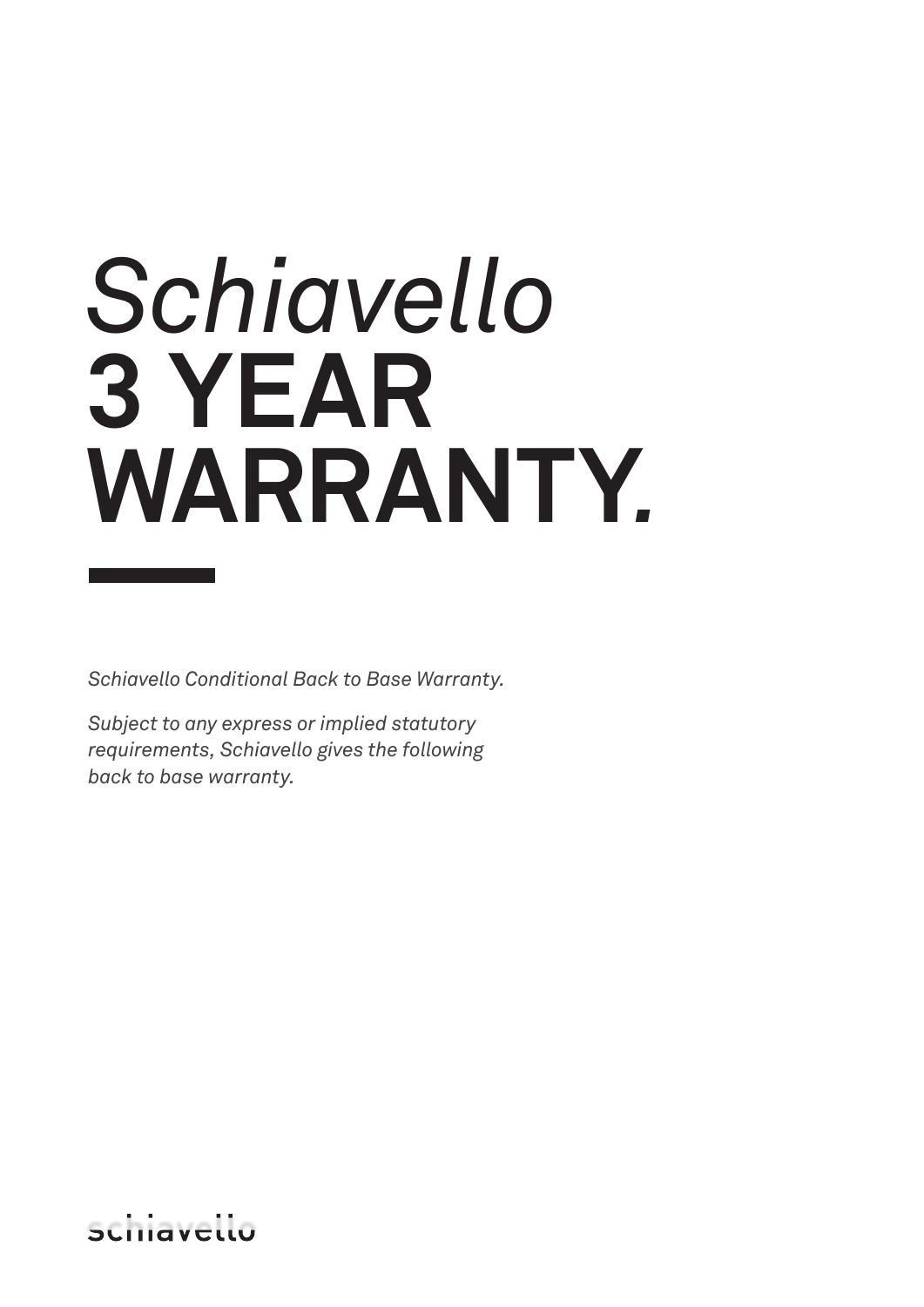This warranty is non-transferable and extends only to the original purchaser of new Schiavello products identified below (the Client).

- This warranty is offered on a Single Shift basis. 'Single Shift' means use of the product for up to 40 hours per week as a part of a single shift in the Client's business.
- This warranty is offered on the basis that the warranted product is used only for the purpose for which it was designed and intended.
- This warranty covers defects in material and workmanship. Normal wear and tear, natural variations in veneers, timber, fabric and leather are not considered defects.
- This warranty does not apply to:
	- **•** damage caused by accident, neglect, misuse, improper operation or improper installation carried out by others without Schiavello supervision; or
	- **•** electrical and electronic components of any Products supplied. These are excluded from the operation of this Warranty;
	- **•** finishes including laminates, fabrics, veneers and other finishes supplied to Schiavello by other manufacturers or suppliers. These may be warranted by the original manufacturer and where the terms of the original manufacturer's warranty permit, that warranty will be assigned to the original purchaser by Schiavello.
- During the warranty period, all disassembly, reconfiguration, assembly or any other work or repair to Schiavello products must be carried out by an authorised Schiavello representative or under Schiavello supervision. If any person other than an authorised Schiavello representative carries out any work, the warranty is deemed void.
- If a product is believed to be defective, written notice of the defect must be given to Schiavello within the Warranty Period and the product must be returned by the original Client at its cost to Schiavello's headquarters at 1 Sharps Road, Tullamarine, Victoria for inspection by Schiavello.
- Schiavello undertakes to repair or replace (at its option), any component of your new workstation, storage, or furniture found to be faulty in material or workmanship within the Warranty Period. If Schiavello's inspection finds fault in material or workmanship, work will be carried out at no cost.

#### COMPANY NAME:

WARRANTY PERIOD: 3 YEARS

VALID UNTIL: / /

REGISTRATION NO.

INSERT APPLICABLE SCHIAVELLO PO NUMBERS:

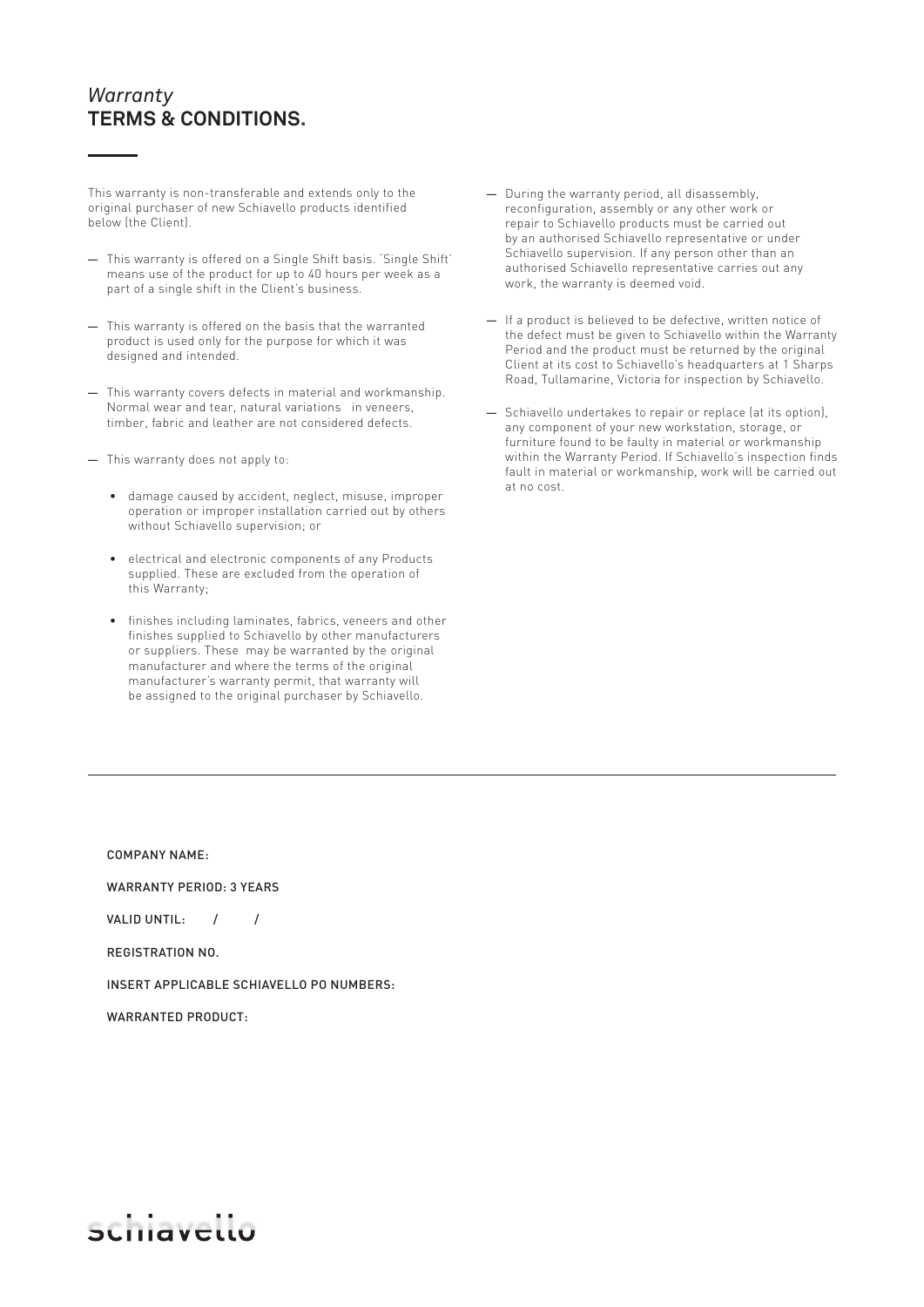## *Schiavello* **5 YEAR WARRANTY***.*

*Schiavello Conditional Back to Base Warranty.*

*Subject to any express or implied statutory requirements, Schiavello gives the following back to base warranty.*

SLITIQVELLO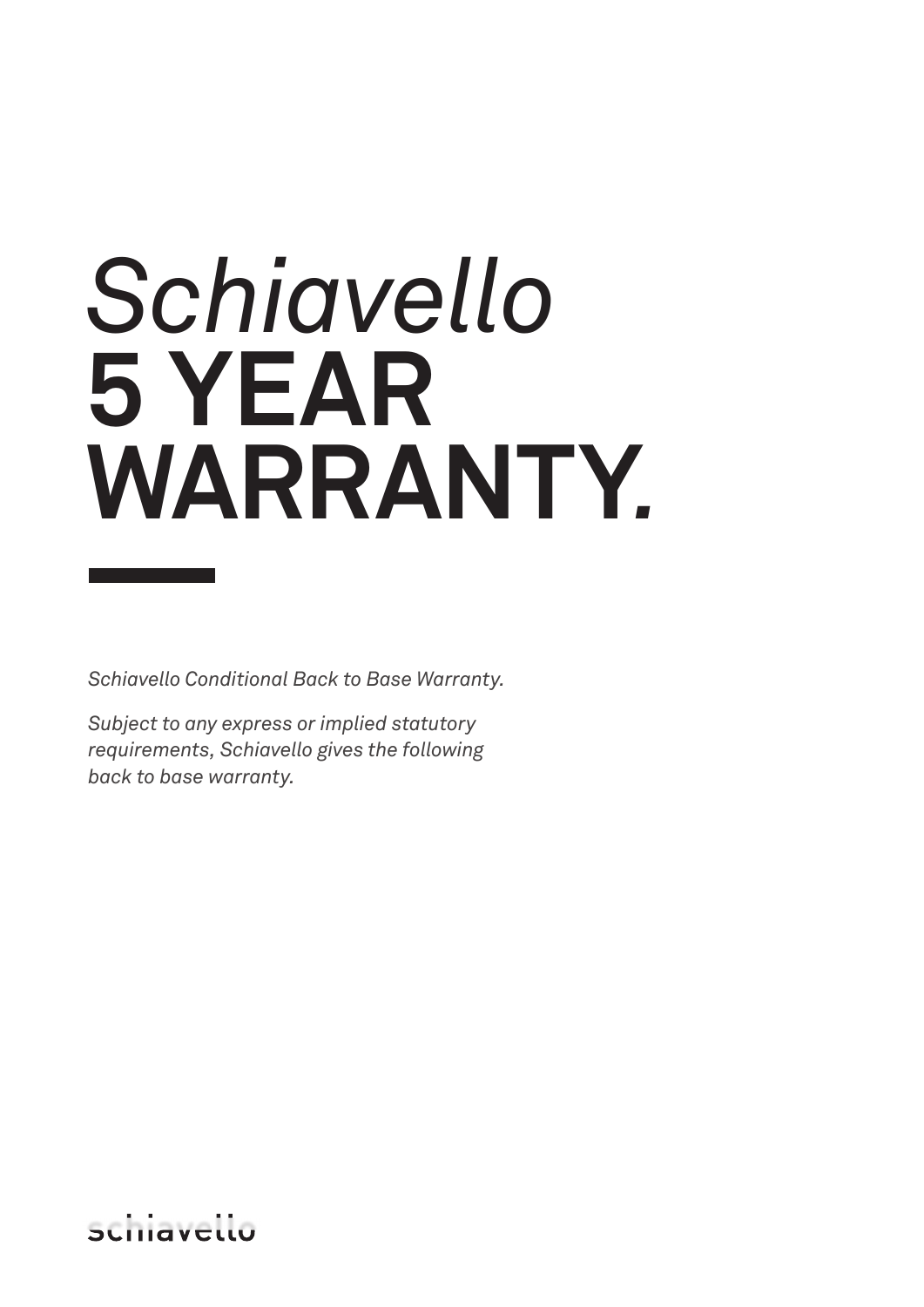This warranty is non-transferable and extends only to the original purchaser of new Schiavello products identified below (the Client).

- This warranty is offered on a Single Shift basis. 'Single Shift' means use of the product for up to 40 hours per week as a part of a single shift in the Client's business.
- This warranty is offered on the basis that the warranted product is used only for the purpose for which it was designed and intended.
- This warranty covers defects in material and workmanship. Normal wear and tear, natural variations in veneers, timber, fabric and leather are not considered defects.
- This warranty does not apply to:
	- **•** damage caused by accident, neglect, misuse, improper operation or improper installation carried out by others without Schiavello supervision; or
	- **•** electrical and electronic components of any Products supplied. These are excluded from the operation of this Warranty;
	- **•** finishes including laminates, fabrics, veneers and other finishes supplied to Schiavello by other manufacturers or suppliers. These may be warranted by the original manufacturer and where the terms of the original manufacturer's warranty permit, that warranty will be assigned to the original purchaser by Schiavello.
- During the warranty period, all disassembly, reconfiguration, assembly or any other work or repair to Schiavello products must be carried out by an authorised Schiavello representative or under Schiavello supervision. If any person other than an authorised Schiavello representative carries out any work, the warranty is deemed void.
- If a product is believed to be defective, written notice of the defect must be given to Schiavello within the Warranty Period and the product must be returned by the original Client at its cost to Schiavello's headquarters at 1 Sharps Road, Tullamarine, Victoria for inspection by Schiavello.
- Schiavello undertakes to repair or replace (at its option), any component of your new workstation, storage, or furniture found to be faulty in material or workmanship within the Warranty Period. If Schiavello's inspection finds fault in material or workmanship, work will be carried out at no cost.

COMPANY NAME:

WARRANTY PERIOD: 5 YEARS

VALID UNTIL: / /

REGISTRATION NO.

INSERT APPLICABLE SCHIAVELLO PO NUMBERS:

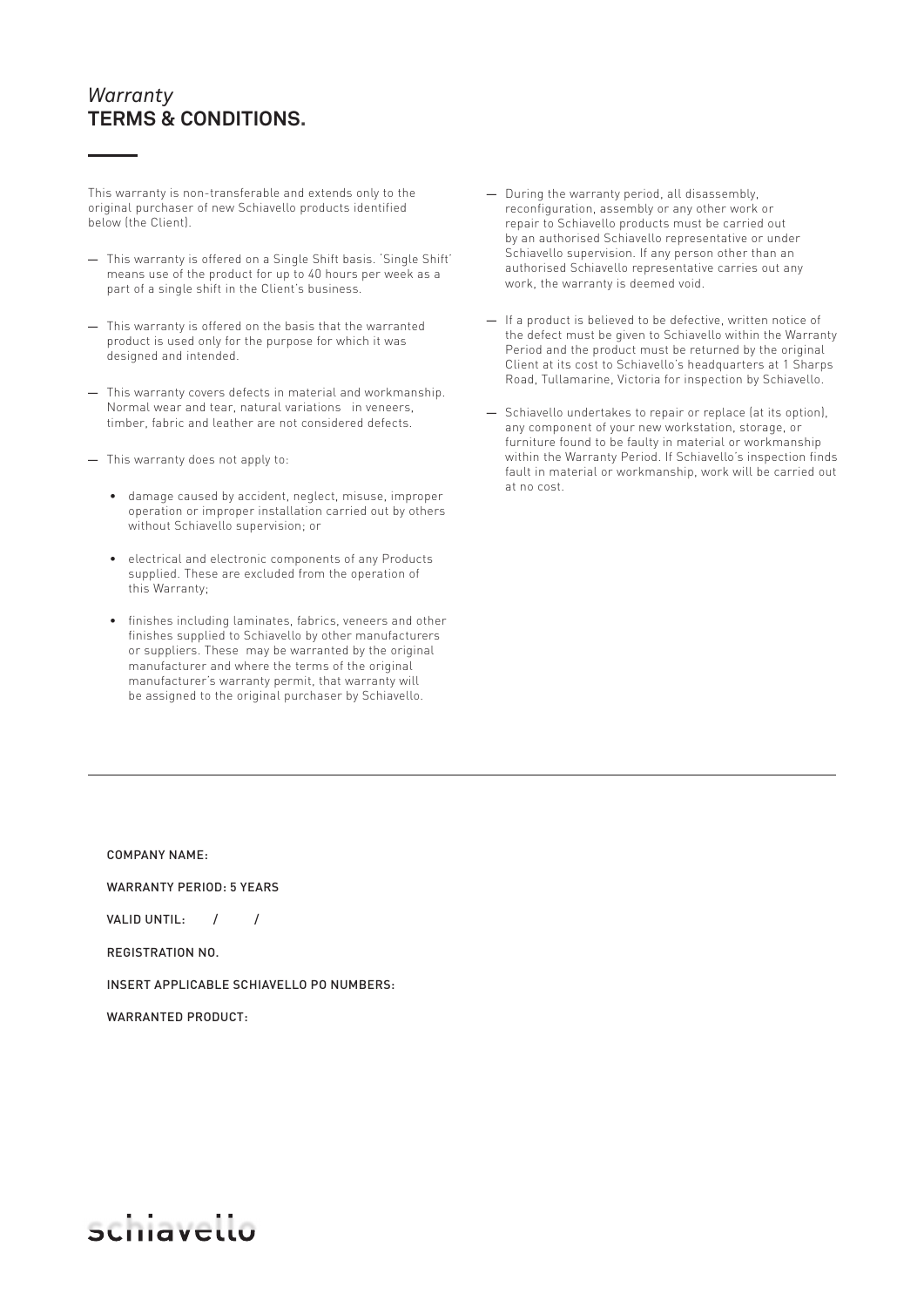## *Schiavello* **7 YEAR WARRANTY***.*

*Schiavello Conditional Back to Base Warranty.*

*Subject to any express or implied statutory requirements, Schiavello gives the following back to base warranty.*

SLITIQVELLU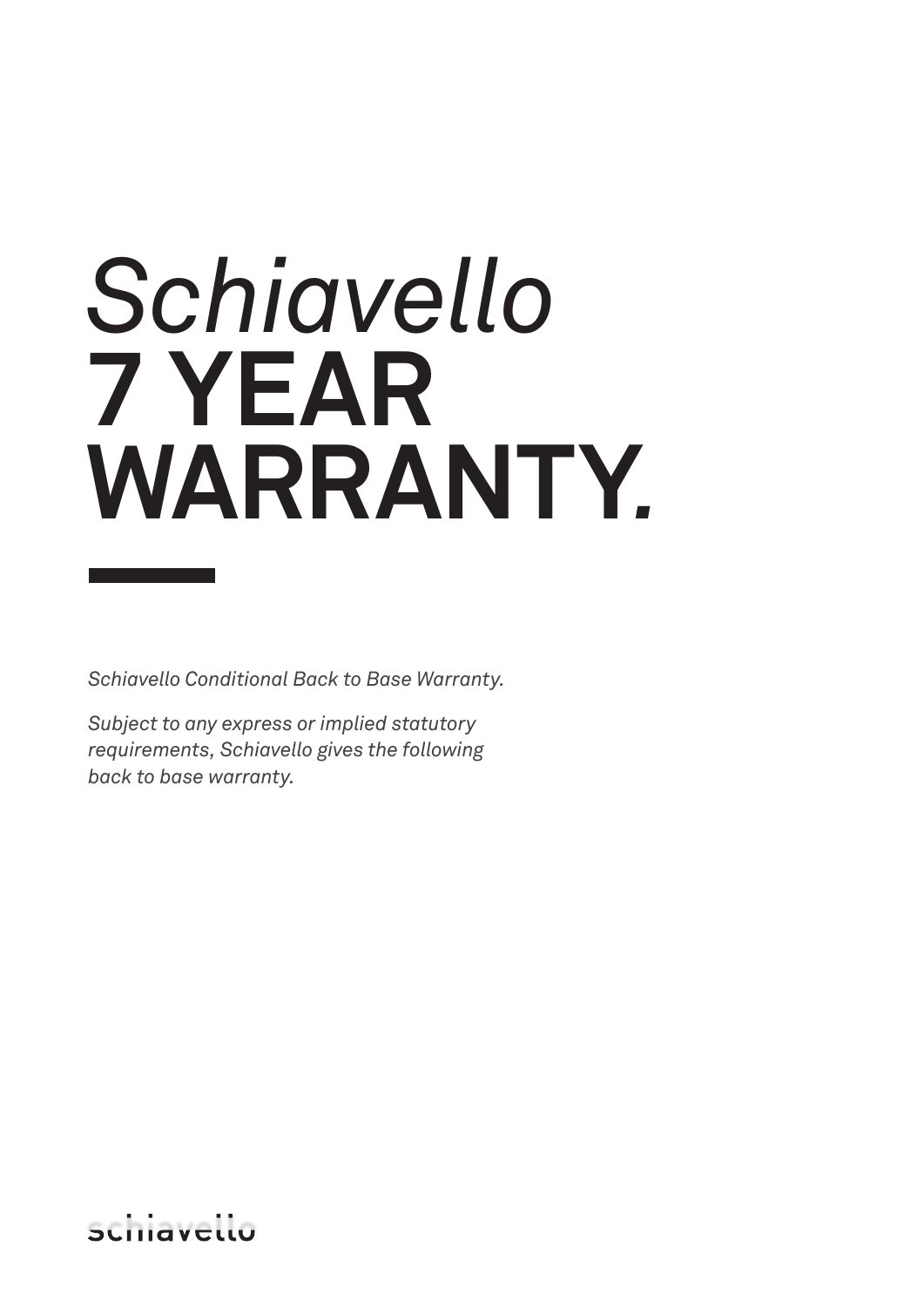This warranty is non-transferable and extends only to the original purchaser of new Schiavello products identified below (the Client).

- This warranty is offered on a Single Shift basis. 'Single Shift' means use of the product for up to 40 hours per week as a part of a single shift in the Client's business.
- This warranty is offered on the basis that the warranted product is used only for the purpose for which it was designed and intended.
- This warranty covers defects in material and workmanship. Normal wear and tear, natural variations in veneers, timber, fabric and leather are not considered defects.
- This warranty does not apply to:
	- **•** damage caused by accident, neglect, misuse, improper operation or improper installation carried out by others without Schiavello supervision; or
	- **•** electrical and electronic components of any Products supplied. These are excluded from the operation of this Warranty;
	- **•** finishes including laminates, fabrics, veneers and other finishes supplied to Schiavello by other manufacturers or suppliers. These may be warranted by the original manufacturer and where the terms of the original manufacturer's warranty permit, that warranty will be assigned to the original purchaser by Schiavello.
- During the warranty period, all disassembly, reconfiguration, assembly or any other work or repair to Schiavello products must be carried out by an authorised Schiavello representative or under Schiavello supervision. If any person other than an authorised Schiavello representative carries out any work, the warranty is deemed void.
- If a product is believed to be defective, written notice of the defect must be given to Schiavello within the Warranty Period and the product must be returned by the original Client at its cost to Schiavello's headquarters at 1 Sharps Road, Tullamarine, Victoria for inspection by Schiavello.
- Schiavello undertakes to repair or replace (at its option), any component of your new workstation, storage, or furniture found to be faulty in material or workmanship within the Warranty Period. If Schiavello's inspection finds fault in material or workmanship, work will be carried out at no cost.

COMPANY NAME:

WARRANTY PERIOD: 7 YEARS

VALID UNTIL: / /

REGISTRATION NO.

INSERT APPLICABLE SCHIAVELLO PO NUMBERS:

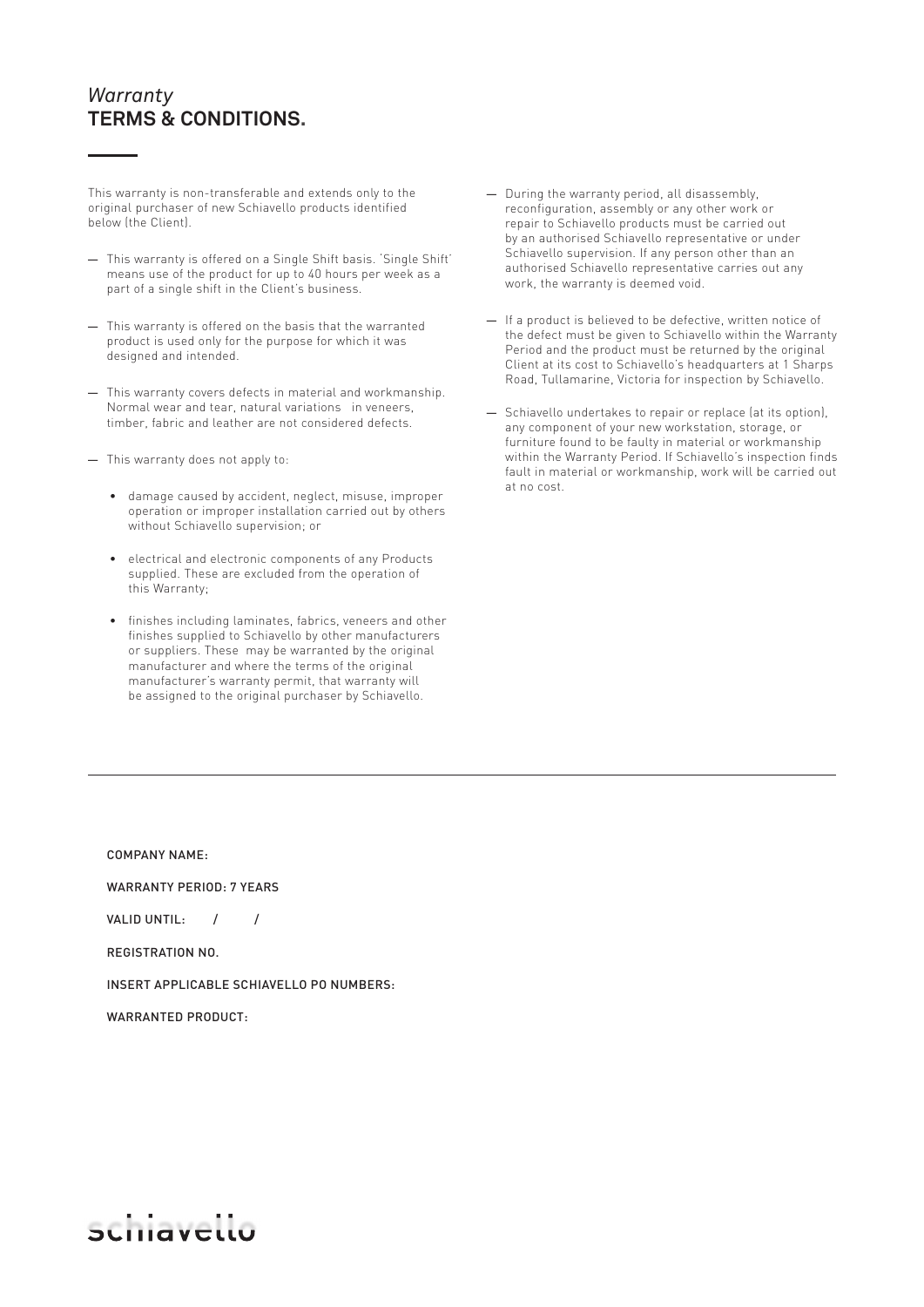## *Schiavello* **10 YEAR WARRANTY***.*

*Schiavello Conditional Back to Base Warranty.*

*Subject to any express or implied statutory requirements, Schiavello gives the following back to base warranty.*

SLITIQVELLO